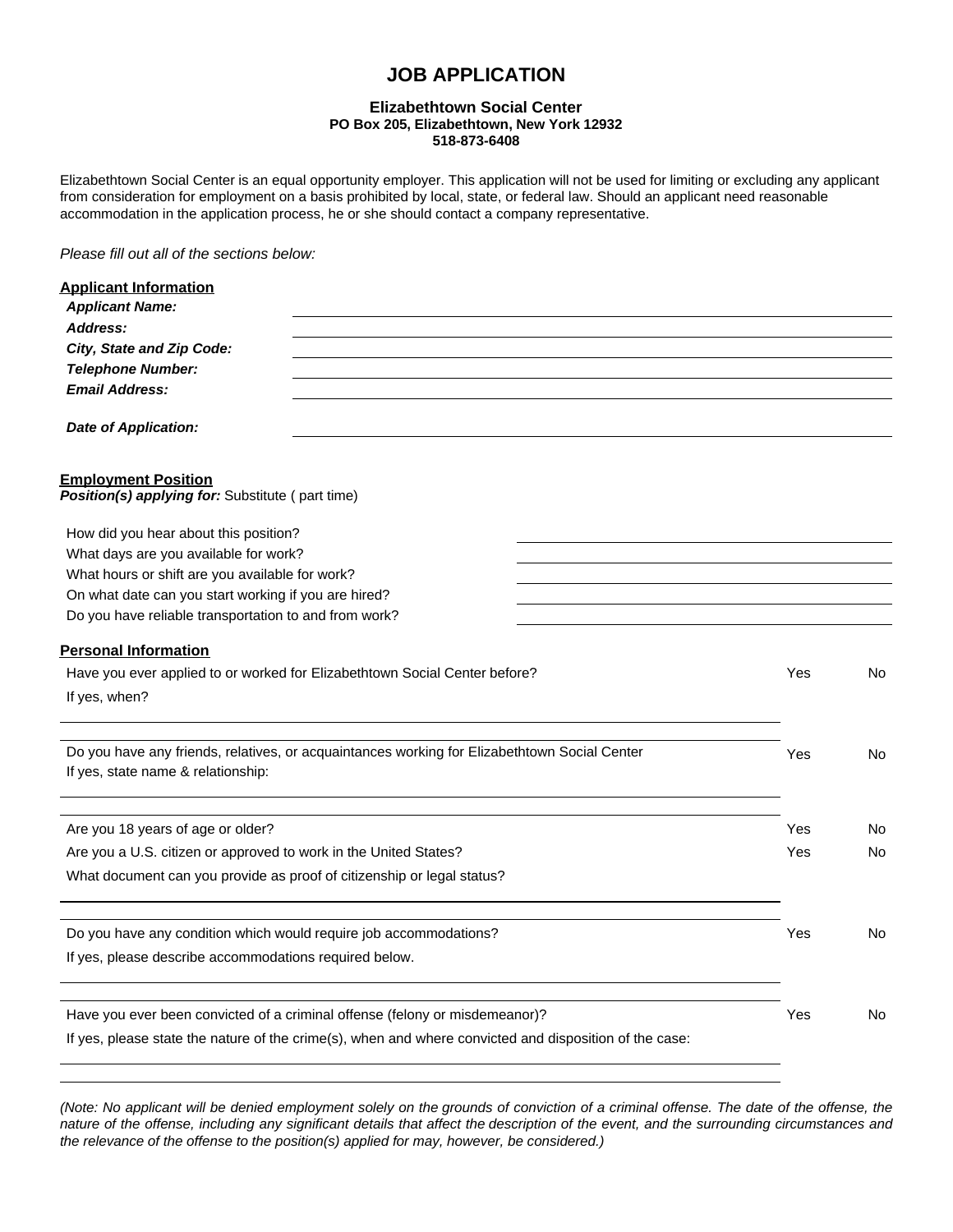#### **Job Skills/Qualifications**

Please list below the skills and qualifications you possess for the position for which you are applying:

*(Note: Elizabethtown Social Center complies with the ADA and considers reasonable accommodation measures that may be necessary for eligible applicants/employees to perform essential functions. )*

## **Education and Training**

| Name                                                  | Location (City, State) | Year Graduated | Degree Earned |
|-------------------------------------------------------|------------------------|----------------|---------------|
| <b>College/University</b>                             |                        |                |               |
| Name                                                  | Location (City, State) | Year Graduated | Degree Earned |
| <b>Vocational School/Specialized Training</b><br>Name | Location (City, State) | Year Graduated | Degree Earned |

# **Military:**

Are you a member of the Armed Services? What branch of the military did you enlist? What was your military rank when discharged?

How many years did you serve in the military?

What military skills do you possess that would be an asset for this position?

| <b>Previous Employment</b><br><b>Employer Name:</b><br>Job Title:<br>Supervisor Name:<br>Employer Address:<br>City, State and Zip Code:<br>Employer Telephone:<br>Dates Employed:<br>Reason for leaving: |  |
|----------------------------------------------------------------------------------------------------------------------------------------------------------------------------------------------------------|--|
| <b>Employer Name:</b><br>Job Title:<br>Supervisor Name:<br>Employer Address:<br>City, State and Zip Code:<br>Employer Telephone:<br>Dates Employed:<br>Reason for leaving:                               |  |
| <b>Employer Name:</b><br>Job Title:<br>Supervisor Name:                                                                                                                                                  |  |
| Employer Address:<br>City, State and Zip Code:                                                                                                                                                           |  |